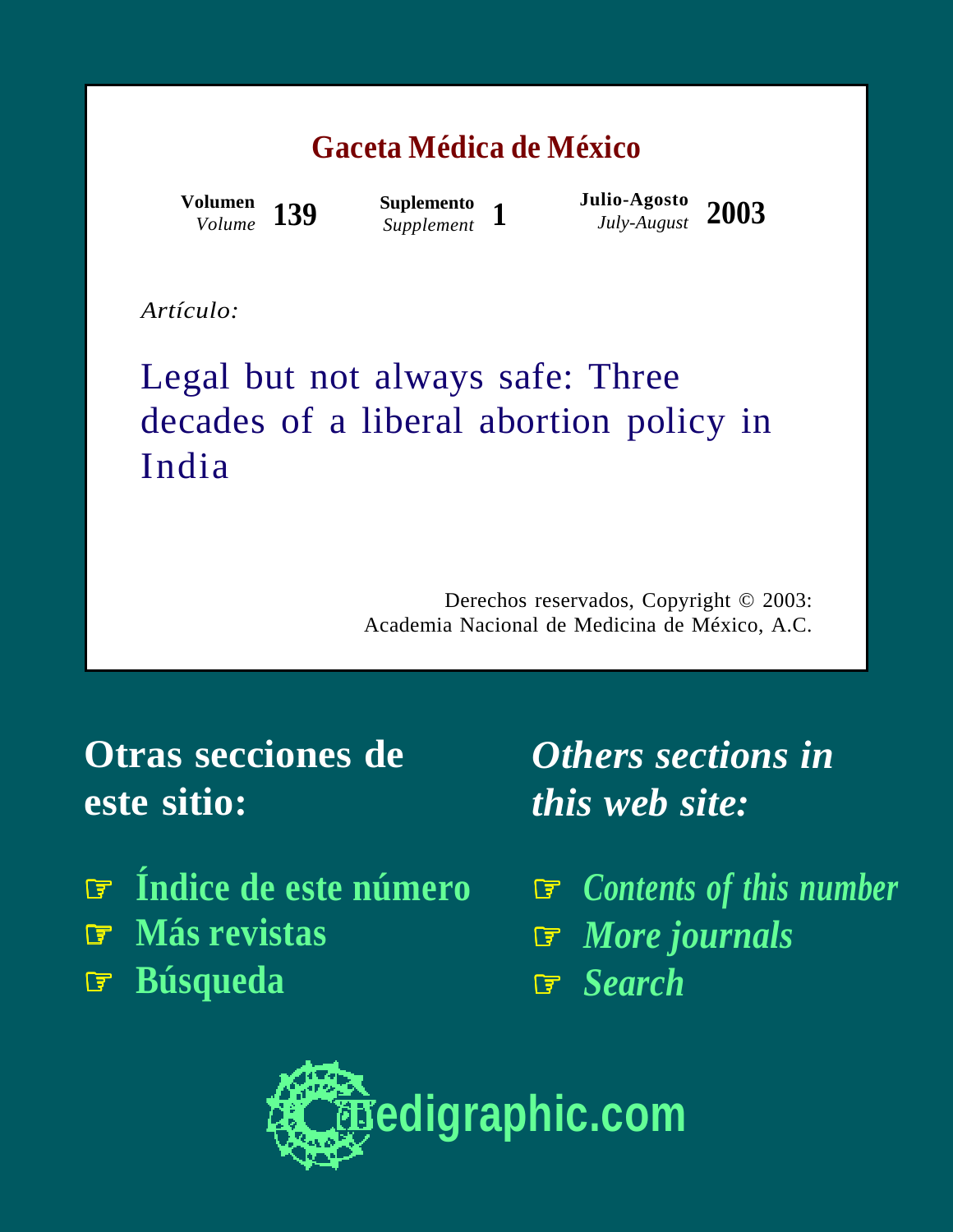# **Legal but Not Always Safe: Three Decades of a Liberal The medicine medicy in India**

medigraphic medigraphic medigraphic medigraphic medigraphic medigraphic medigraphic medigraphic Bela Ganatra, Batya Elul

#### medigraphic medigraphic medigraphic medigraphic medigraphic medigraphic medigraphic medigraphic medigraphic medigraphic medigraphic medigraphic medigraphic medigraphic medigraphic medigraphic medigraphic medigraphic medigr **Resúmen**

1971, que permite el aborto en un rango amplio de medigraphic medigraphic medigraphic medigraphic *escenarios médicos y sociales, liberalizó en forma importante* medigraphic medigraphic medigraphic medigraphic *de 30 años de su implementación, el aborto inseguro* medigraphic medigraphic medigraphic medigraphic *continúa siendo un problema importante. A pesar de la* existencia de una política de aborto aparenteente liberal, medigraphic medigraphic medigraphic medigraphic las deficiencias importantes en su aplicación han llevado medigraphic medigraphic medigraphic medigraphic medigraphic medigraphic medigraphic medigraphic *puede equiparar con la seguridad. El pobre acceso a* medigraphic medigraphic medigraphic medigraphic medigraphic medigraphic medigraphic medigraphic *proveedores de aborto certificados, las inconsistencias en* medigraphic medigraphic medigraphic medigraphic medigraphic medigraphic medigraphic medigraphic *a nivel comunitario sobre la legislación y los factores* medigraphic medigraphic medigraphic medigraphic medigraphic medigraphic medigraphic medigraphic *socio-culturales, han contribuido a la predominancia* medigraphic medigraphic medigraphic medigraphic medigraphic medigraphic medigraphic medigraphic *y la militancia reciente, sin embargo, han sentado los .*<br>precedentes para una reforma legislativa que puede equiparar la legalidad con la seguridad. La introducción medigraphic medigraphic medigraphic medigraphic *a una situación poco común en la cual la legalidad no se* la calidad de los servicios legales y la falta de conciencia medigraphic medigraphic medigraphic medigraphic *continua de aborto inseguro en la India. Las investigaciones* reciente de nuevos métodos de aborto, como la aspiración manual endouterina y el aborto médico tienen el potencial de incrementar el acceso a métodos seguros de aborto. *La legislación sobre Terminación Médica del Embarazo de el acceso a la interrupción del embarazo en la India. A más*

medigraphic medigraphic medigraphic medigraphic **Palabras clave:** *Aborto, India, política, legislación*

medigraphic medigraphic medigraphic medigraphic **Summary**

permits abortion on a wide range of medical and social medigraphic medigraphic medigraphic medigraphic *grounds, greatly liberalized access to pregnancy termination* medigraphic medigraphic medigraphic medigraphic *abortion remains a significant problem. Despite the existence* medigraphic medigraphic medigraphic medigraphic *of a seemingly liberal abortion policy, important deficiencies in its implementation have led to an unusual situation in*  $\mathbf{r}$  medigraphic medigraphic medigraphic medigraphic medigraphic medigraphic medigraphic medigraphic medigraphic medigraphic medigraphic medigraphic medigraphic medigraphic medigraphic medigraphic medigraphic medigrap which legality cannot be equated with safety. Poor access of legal services, lack of awareness of legislation at the community level, and socio-cultural factors have all *in India. Recent research and advocacy, however, are* paving the way for legislative reform that may put legality medigraphic medigraphic medigraphic medigraphic medigraphic medigraphic medigraphic medigraphic *abortion methods, such as manual vacuum aspiration and* medigraphic medigraphic medigraphic medigraphic medigraphic medigraphic medigraphic medigraphic *medical abortion, are also likely to increase access to safe*  $\mathbf{m}$ to certified abortion providers, inadequacies in the quality  $control to the continued predominance of unsafeaboration$ medigraphic medigraphic medigraphic medigraphic *on a par with safety. The recent introduction of new* medigraphic medigraphic medigraphic medigraphic *abortion. The Medical Termination of Pregnancy Act of 1971, which in India. Over 30 years after its enactment, however, unsafe*

 $\mathbf{v}$  medigraphic medigraphic medigraphic medigraphic mediators  $\mathbf{v}$ **Key words:** *Abortion, India, legislation, politics*

#### medigraphic medigraphic medigraphic medigraphic **Introduction**

In 1971, the Indian Parliament legalized abortion on a wide range of medical and social grounds. With only three countries having more progressive abortion legislation in the early 1970s, the Medical Termination of Pregnancy (MTP) Act was hailed as landmark legislation. In addition including physical danger to the mother's health, rape, and to the medical indications permitted in many other countries,

fetal malformations, the MTP Act permits abortion in cases married women, contraceptive failure. In determining whether a pregnancy poses risks to the woman's physical or mental health, the MTP Act allows providers to consider the woman's actual or reasonably foreseeable environment. Abortion is permitted up to 20 weeks of gestation and no required for women under 18 years of age.<sup>1</sup> **edigraphic.com** of potential injury to the mother's mental health and among spousal consent is required, although parental consent is

Correspondencia y solicitud de sobretiros: Bela Ganatra, Research Manager, Ipas India, B-322 Clover Gardens, 4-Naylor Road, Pune Batya Elul, Program Associate, Population Council, One Dag Hammarskjold Plaza, New York, New York 10017, USA. Telephone: (212) 339-411 001, India. Tel/Fax: 91-20-612 3065; E-mail: bganatra@vsnl.net

**Gac Méd Méx Vol.139, Suplemento No. 1, 2003** Material Material States of States States States States States States

0644; Fax: (212) 755-6052; E-mail: belul@popcouncil.org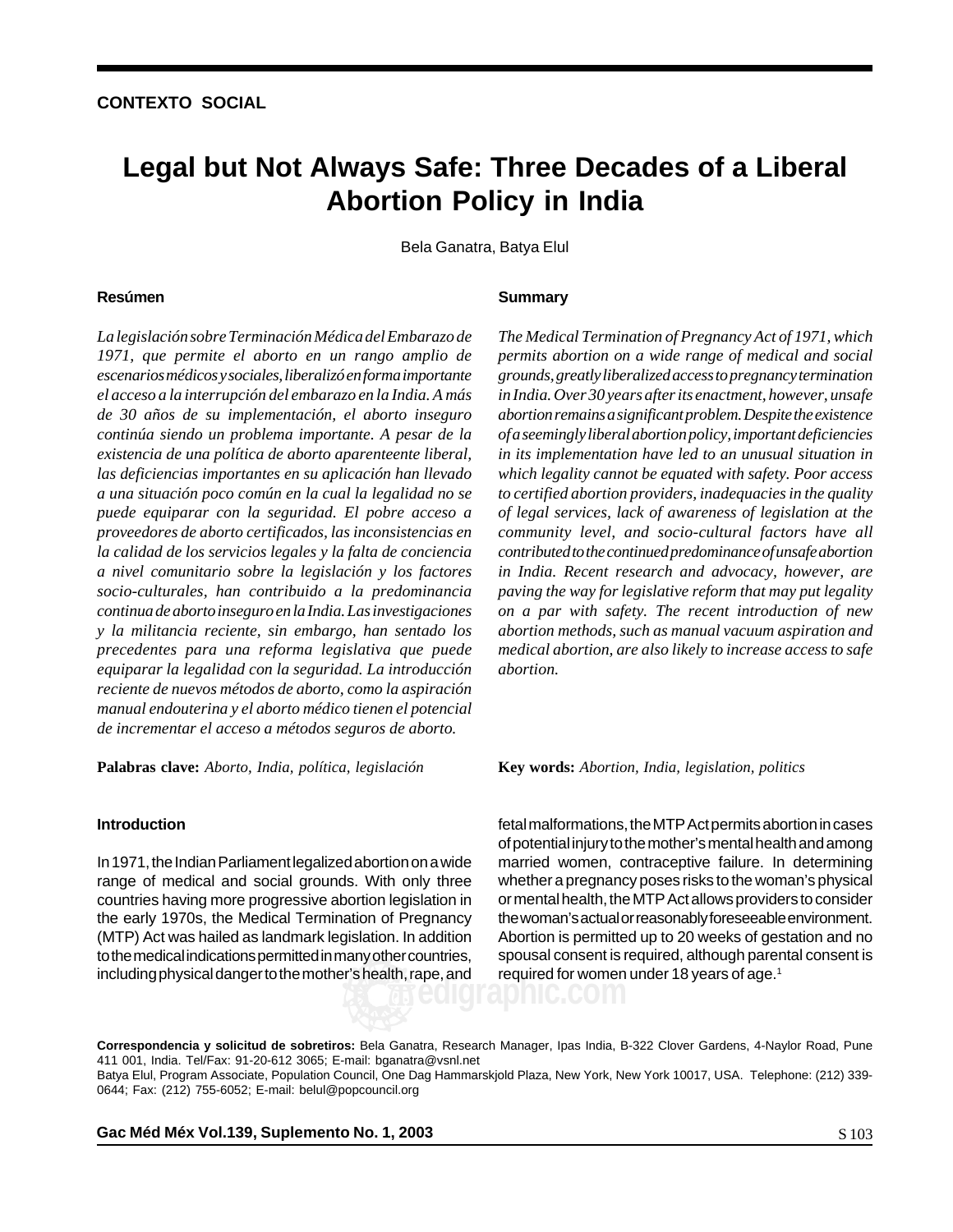Thirty years after enactment of the MTP Act, however, the proportion of illegal abortions in India is believed to be two to ten times that of the legal component and unsafe abortion is estimated to account for 9 to 20% of all maternal deaths.<sup>2-7</sup> Despite the existence of a seemingly liberal abortion policy, limited availability of legal services, regarding abortion legalization at the community level, and socio-cultural factors have all hindered widespread use of safe abortion services. In this paper, we describe the process that led to legislative reform on abortion in India and describe the realities of abortion service delivery there. Finally, we discuss how successes and failures in in India can be applied to the development of abortion legislation in other countries. Much of the information and we refer interested readers to these publications.8,9 significant barriers to quality services, pervasive confusion over 30 years of implementation of a liberal abortion policy presented here has appeared elsewhere in more detail,

### Legislative Reform: Paving the Way for Safe Abortion

The move for liberalization of abortion in India began as early Europe and the U.S. began advocating for access to abortion in their respective countries. In contrast to nearly every other country where legislative reform ensued in the 1960s and 1970s, however, demand for liberalized legislation in India did not originate from the women's movement. Rather, demographers and physicians paved the way for policy that access to abortion would help curb the growing population medical communications in construction media of galaxie cally, as the mid-1960s, at the same time that many feminists in discussions regarding abortion. While demographers argued (something the existing Family Welfare Programme had been unable to do despite an active family planning program), medical professionals advocated for liberalized legislation in an attempt to reduce morbidity and mortality from poorly performed illegal abortions.4

medigraphic medigraphic medigraphic medigraphic In 1964 in response to pressure from these two groups, the Government of India appointed an 11-member committee to consider legalization of abortion. The committee, largely the medical community, reviewed published studies of complications of abortion and prevailing abortion legislation in a number of other countries, including Britain, India's former colonizer. They also conducted an opinion survey of national- and state-level policy makers, influential medical representatives of the legal community and the nascent women's movement, although the vast majority of the 570 responses received were from the medical community. After 2 years of deliberation, the committee provided recommendations for liberalization of abortion, and 5 years later in 1971 after further input from the vocal medical community access to abortion was liberalized. $^{10}$ comprised of physicians or individuals closely allied with providers, family planning officials, religious leaders,

### **Implementation: The Promise of Reproductive Freedom Cut Short**

performing an abortion (including a woman who induced As the Indian Penal Code of 1860 permitted abortion only to save the life of the woman and called for any person and/or fined, the MTP Act of 1971, which went into effect on April 1, 1972, significantly liberalized abortion laws in India. Ultimately, however, significant problems in implementation of the MTP Act have cut short its promise of reproductive freedom. her own abortion) for any other reason to be imprisoned

# Access to Services

also included a number of provisions regarding delivery of services that have proved to limit access to safe abortion: for example, abortions can only be performed by gynecologists or physicians who have had 6 months of training in gynecology or have undergone abortion training and certification at a government-approved training facility. nurses, and midwives are not permitted to provide abortions. Additionally, abortions can only be provided at public sector facilities or at private clinics that have received certification from the government. Abortions performed between 12 and 20 weeks' gestation require approval from two physicians. $^1$ meddigraphic medigraphic medigraphic medigraphic medicine,<br>Physicians trained in indigenous systems of medicine, In addition to liberalizing access to abortion, the MTP Act

legal abortion services remains largely inadequate: while Not surprisingly given these restrictions, access to India currently has approximately 10,000 certified abortion centers with a population of one billion, this translates into only 10 abortion centers per million people.<sup>11</sup> Additionally, distribution across and within states is starkly uneven. For instance, the four large northern states of Bihar, for over 40% of the country's population, but have only 16% of all approved abortion centers. In contrast, 10% of the country's population, has more than one fifth of the nation's legal centers. $3,4,12$  Moreover, the vast majority of abortion facilities are located in urban areas, while over 70% of Indian women live in rural areas. Madhya Pradesh, Rajasthan, and Uttar Pradesh account Maharashtra, a state on the western coast with less than

According to the MTP Act, public-sector facilities at services. In reality, however, abortion services are **example:**<br>**edigraphic medicines** and designation of the health-care completed at the health-care and unto designation of the health-care</u> system. A four-state study of abortion facilities conducted in 1996 found that only 24–58% of primary health centers were providing abortion services, although all are mandated by law to do so.<sup>11</sup> A recent national facility survey conducted by the Government painted an even bleaker the primary-care level and higher are to provide abortion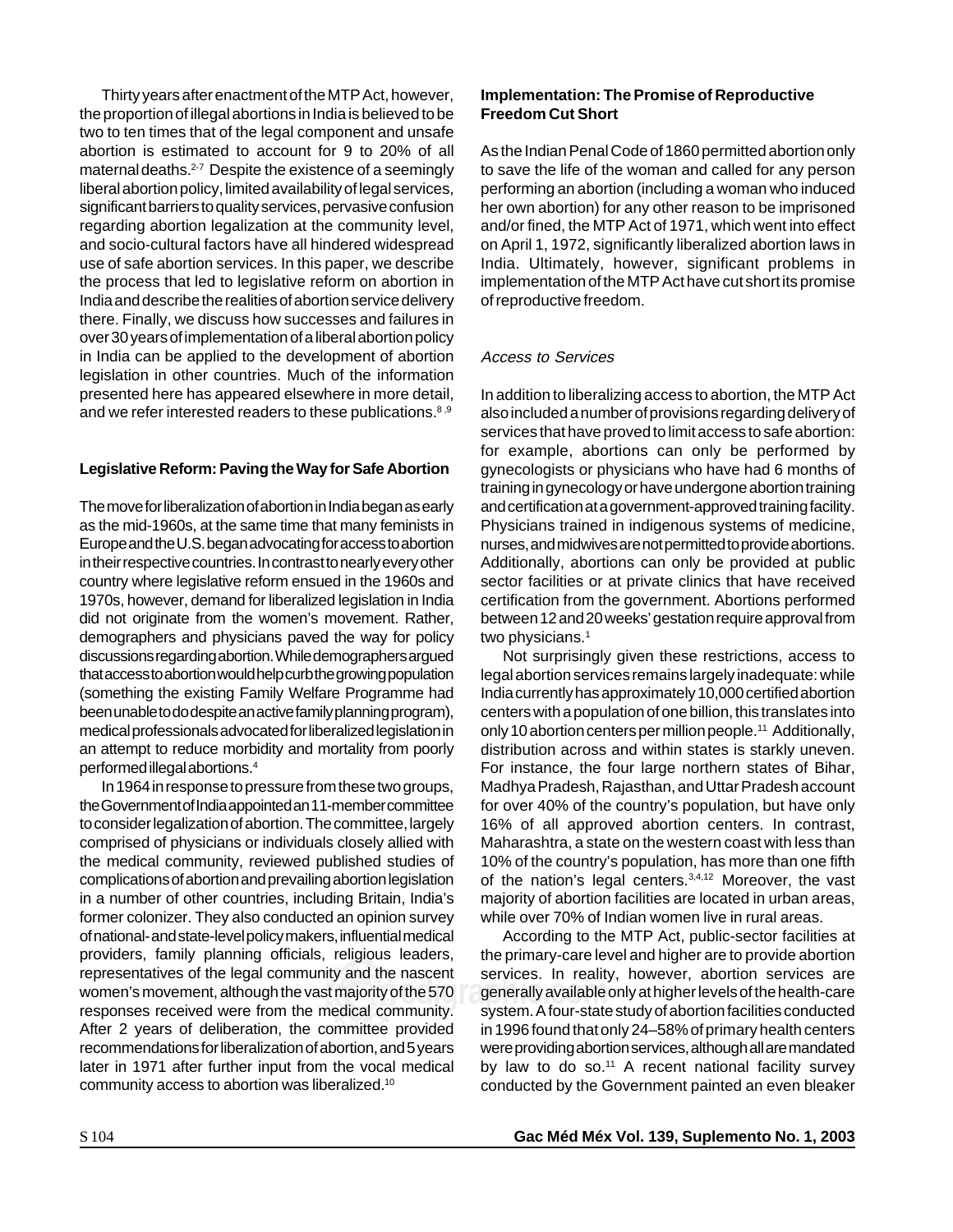picture, finding only 5% of all primary health centers offering MTP services. Nearly 90% of the centers not offering services lacked providers trained in abortion.<sup>13</sup>

Given the public sector's inability to meet the demand for abortion services, the private sector provides the bulk of legal services. For instance, in the state of Maharashtra abortion centers.<sup>14</sup> At the same time, many trained gynecologists provide abortions in facilities that remain unregistered and therefore illegal, largely due to the bureaucratically complex registration process for private providers.<sup>8,15,16</sup> In addition to a trained and certified physician, private clinics must have access to an and abdominal surgery. As the clinic needs to be approved by state- and district-level authorities, the registration .<br>several years. A recent survey of 118 members of the Federation of Obstetric and Gynecological Societies of India (FOGSI) who were providing abortion services found that 44% of respondents encountered difficulties in navigating the registration process, including 13% who reported delays of 1–7 years in registering their facilities.<sup>17</sup> the private sector accounts for two thirds of all approved anesthetist and on-site equipment for general anesthesia process requires several site inspections and may take

access to services, they prefer providers they perceive as qualified or safe,<sup>18-20</sup> given problems in accessing safe services in both the public and formal private sectors, the informal sector, comprised of a multitude of illegal and untrained providers-chemists, traditional birth attendants, registered medical practitioners, nurses, and physicians source of abortion services in many rural areas.<sup>21,22</sup> While studies have shown that when women have qualified in other systems of medicine–remains a common Services provided by the informal sector range from the provision of non-invasive abortificients, such as ergometrine derivatives, antimalarials, oxytocics, and aryuvedic preparations, to performance of invasive  $m$ aterial insertion.<sup>18,21,22</sup> procedures, such as vacuum aspiration and foreign body

#### medigraphic medigraphic medigraphic medigraphic Quality of Care

A number of important barriers to the provision of quality abortion services exist in India. Physicians trained in abortion are often unavailable, inadequately trained, or not confident in performing abortions.<sup>11,12</sup> Gynecologists are abortion training centers nationwide, non-gynecologist physicians do not have adequate opportunities to be certified. While there is little information on the number of physicians trained per center, most centers function well below capacity and cater primarily to physicians from the public sector. With no standardized training curriculum and small caseloads, the majority of physicians are reluctant to work in rural areas and with only 240 recognized

Furthermore, few training centers include manual vacuum certified without having received sufficient practical experience to confidently and safely provide abortion services. Indeed, one study in Maharashtra revealed that trainees assisted in or performed an average of 12–13 abortions, as opposed to the prescribed norm of  $25.^{11}$ quality service delivery such as counseling in their curriculum. Not surprisingly then, despite ample evidence in favor of vacuum aspiration sharp curettage is still often used to terminate pregnancies in the first trimester.<sup>12,20,23</sup> aspiration, medical abortion, or non-clinical aspects of

Even when appropriately trained, providers often selectively refuse to provide services. Concerns about equipment, supplies, or medications to handle complications have prompted government physicians to reject potential clients on unsubstantiated health grounds such as advanced pregnancy and anemia.<sup>20</sup> One study showed that concern about potential litigation under the Consumer Protection Act was the reason for refusal of services to all but the safest cases at a secondary-level hospital.<sup>20</sup> Some providers also refuse services on moral also widely approve of and require spousal consent, although not mandated by law.<sup>19</sup> grounds, even in legally acceptable situations.<sup>11</sup> Many risks of providing services in facilities lacking adequate be unnecessarily cautious when accepting clients and to

Deficiencies in basic facility infrastructure further limit provision of quality services, particularly in the public sector. Functioning centers often work under poor hygiene conditions. Many lack water or toilets and are unable to of suction machines, cannulae, dilators, analgesics, and offer clients a clean procedure table or privacy. Shortages anti-hemorrhagic medications and an irregular power supply all impede consistent service provision.<sup>12</sup>

Poor treatment of clients and lack of counseling also affect the quality of abortion services. Indeed, it is not uncommon for women seeking pregnancy termination to behavior, particularly in the public sector, where there is little incentive to invest in good client communication. $^{20,24}$ delivery. While family planning services are linked to abortion services, great emphasis is placed on longterm, provider-dependent methods such as the intrauterine device (IUD) or sterilization, and the majority of women are not provided with counseling on the range is not unheard of. $12,19,24$ experience judgmental, unsympathetic, or even abusive Counseling is not a routine part of abortion service of possible contraceptive options. Coercive contraception

es to be While quality of care in the public sector, poor or otherwise, can be monitored, little or no information exists concerning functioning of private abortion centers. Certification, once given, is permanent, with no periodic monitoring of quality for standards of care, and compliance with reporting requirements is rare.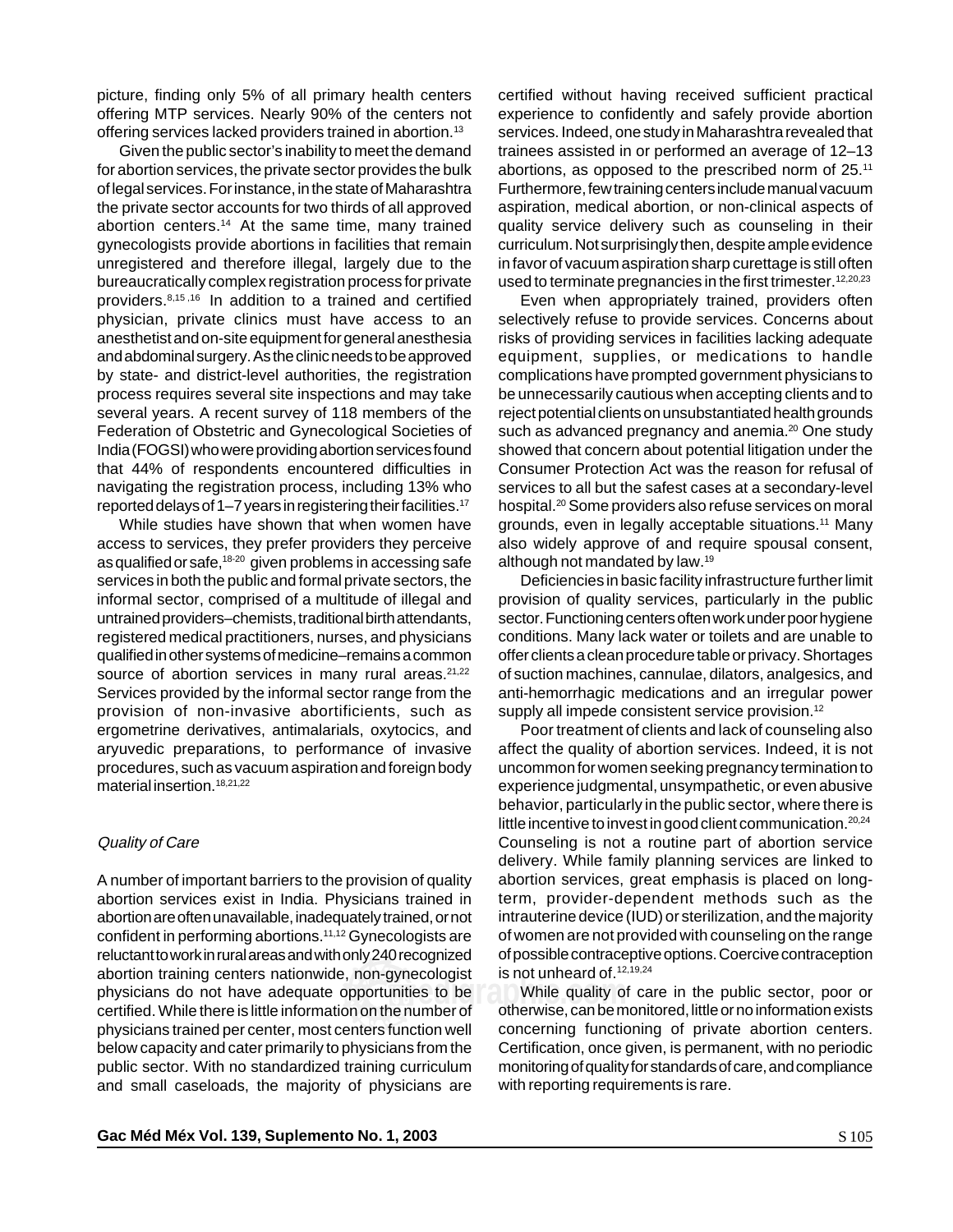### Knowledge of Legislation

Awareness of legal rights under the MTP Act remains nearly as low as at the time of legalization, further hindering use of legal services. Only 16% of men and women in a recent survey in Rajasthan, a state in northwestern India, India, knew that abortion is legal in India.<sup>22,25</sup> Similar findings have been reported in studies conducted elsewhere in the country, including one in which 25% of women who reported recent terminations stated that abortion was illegal.<sup>18</sup> Confusion and misperceptions regarding the MTP Act are pervasive even among men and women who reportedly gestational limits and indications for abortion. While the law does not deny access to abortion based on marital status, .<br>many men and women erroneously equate abortion legality with an individual's marital status.<sup>18,22</sup> Similarly, communitybased studies have found that nearly all male and female respondents incorrectly believe that spousal consent preabortion is mandated by law.<sup>19,22</sup> **arap** and 15% of women in Madhya Pradesh, a state in central know that abortion is legal, with many unaware of correct pre-marital intercourse remains culturally stigmatized; thus,

## Socio-Cultural Issues

A number of socio-cultural factors also limit the use of safe abortion services in India. Among the most important is the high prevalence of selective abortion of female fetuses. While the Pre Natal Sex Determination Tests Act premium on producing male heirs coupled with increasing of 1994 rendered sex detection tests illegal, the cultural small family norms and widespread availability of ultrasound has led to frequent use of such tests in the early second trimester and if the fetus is female, pregnancy termination near or beyond legal gestational age limits.  ${\sf Lateness}$  of the procedure and its illegality further jeopardize women's safety.<sup>26</sup>

Similarly, the need for confidentiality often outweighs safety considerations for never married adolescents, them to unsafe informal providers even when safer services exist. Confidentiality considerations have also been found to delay abortion seeking until the pregnancy is more advanced, further adding to the risk of  $complications.<sup>27</sup>$ widows, and separated/divorced women and may drive

# **The Road Ahead: Efforts to Remedy the Situation**

Not all is bleak as far as the abortion situation in India is concerned, however. In an attempt to reduce bureaucratic delays and hurdles in clinic registration, the Indian Parliament recently passed an amendment to the MTP

centers. The NPP also suggested a shift away from Act that decentralizes coordination of clinic registration to the district level.<sup>28</sup> Moreover, recognizing the need to increase access to safe abortion, the Government's National Population Policy (NPP) of 2000 recommended enhancing service provision efforts at primary health (MVA) in rural areas where electricity supplies are often erratic, and endorsed introduction of medical abortion. electric vacuum aspiration to manual vacuum aspiration

Acting on the guidelines of the NPP, the Government in collaboration with FOGSI initiated a pilot program to integrate MVA into abortion services at primary health centers in eight states. Similarly, in April 2002 the Drugs coupled with the prostaglandin misoprostol for pregnancy termination in gestations of 7 weeks or less. Three Indian mifepristone and misoprostol, thus making medical abortion a viable option for Indian women seeking early pregnancy termination. Considerable in-country research on medical abortion conducted over the past 10 years demonstrated that non-invasive abortion methods can be integrated into family planning services and provided in approval, the Government will be hosting a National Consensus Meeting on Medical Abortion to discuss regulations for use in the public sector. rural areas.<sup>29,30</sup> In March 2003, less than 1 year after Controller of India approved the antiprogestin mifepristone pharmaceutical companies quickly began selling

Recent years have also witnessed a resurgence of interest in abortion research and advocacy. Numerous research studies, many collaborative efforts by a number organizations (NGOs), are unearthing data on prevalence of non-governmentalHuntington D, Piet-Pelon NJ (Eds.) of abortion in various states, quality of abortion services, and women's perspectives on access and quality. Women's health advocates, providers, researchers, and policy makers have all been involved in lobbying for changes in clinic requirements for first trimester pregnancy terminations.<sup>17</sup> registration process and for adopting simplified certification

#### medigraphic medigraphic medigraphic medigraphic **Concluding Remarks**

At the time of its enactment in 1971, India's MTP Act was hailed as landmark legislation. The medical and population communities, which were intimately involved in lobbying for legislative change and in eventual drafting of the Act, hoped Over the past 30 years, the Government of India has **ation**<br>
attempted to ensure broad access to safe abortion services down to the primary-health care level. Unfortunately, this goal has been inadequately met and mortality and morbidity due to unsafe abortion remain significant. Provisions built into the MTP Act regarding who can provide abortion services and where they can be provided, combined with it would improve maternal health and curb population growth.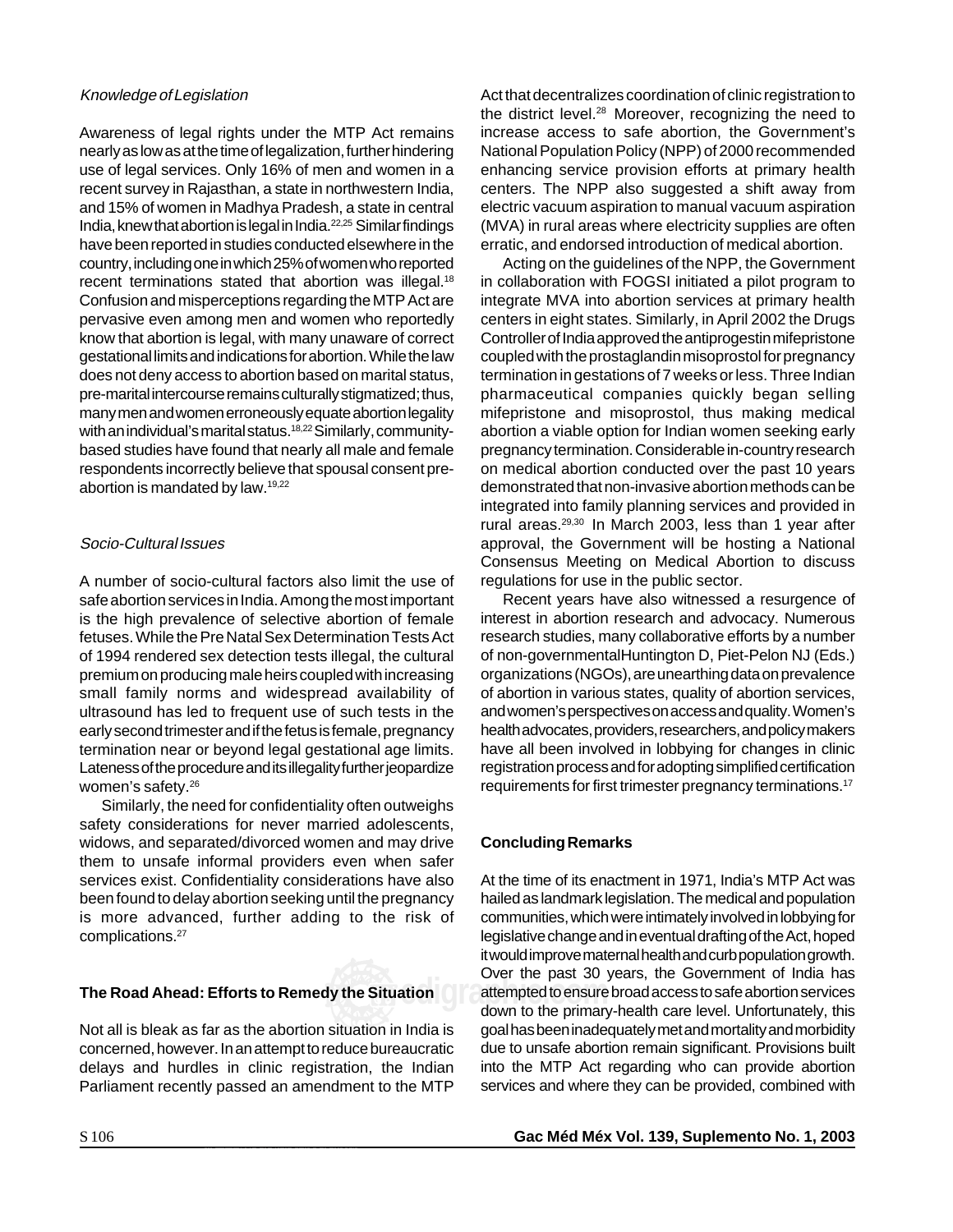significant problems in the quality of existing services, lack of awareness regarding legal rights at the community level, and socio-cultural factors have led to an unusual situation where legal services may not necessarily be safe and illegal services, safe or unsafe, remain the most accessible of all.

What can other countries striving for access to legal most importantly, providers and policy makers need to form partnerships with other important constituencies, including women's health advocates, when lobbying for legislative change. Such consultation is likely to ensure that policy, when developed, is as useful and realistic as possible. Given the lack of representation of the women's surprising that the legislation is devoid of any mention of human rights and does not affirm women's right to pregnancy and communication strategies must quickly follow legislative change to ensure that women, men, and providers are all aware of legal provisions with regard to abortion. Extensive efforts to effectively meet the demand for abortion services are equally critical, so that women do not continue to turn to unsafe providers once legislation supports legal abortion on medical abortion for nearly a decade prior to approval of mifepristone and misoprostol has proved critical in developing a cadre of national experts ready to take the method forward. Such research should not be put on hold until the method is available. services. At the same time, conducting in-country research abortion services learn from the Indian experience? Perhaps movement in the development of the MTP Act, it is not termination per se. Additionally, information, education,

While liberalization of abortion is an important step in implementation of a liberal policy in India have demonstrated providing access to safe abortion, over 30 years of that legislative reform does not necessarily guarantee safety. Policy makers, physicians, women's health advocates, and other constituency groups must continue to work together to ensure that women's reproductive rights medigraphic medigraphic medigraphic medigraphic are adequately met.

Acknowledgments: We thank Hillary Bracken for very useful medigraphic medigraphic medigraphic medigraphic comments on a draft of this paper.

#### medigraphic medigraphic medigraphic medigraphic medigraphic medigraphic medigraphic medigraphic medigraphic medigraphic medigraphic medigraphic medigraphic medigraphic medigraphic medigraphic medigraphic medigraphic medigr **References**

- medigraphic medicine medicine medicine.<br>Pregnancy Act (Act. No. 34);1971. 1. Government of India (GOI). The Medical Termination of
- 2. **Chhabra R.** Abortion in India: an overview. Demogr India 1996;25:83-92.
- 3. Chhabra R, Nuna C. Abortion in India: an overview. New Delhi, India: Ford Foundation;1994.
- 4. **Jesani A, Iyer A.** Women and abortion. Econ Polit Wkly medigraphic medigraphic medigraphic medigraphic 1993;28:2591-2594.
- 5. Indian Council of Medical Research (ICMR). Illegal abortion in rural areas: a task force study. New Delhi, India: ICMR;1989.
- 6. **Karkal M.** Abortion law and the abortion situation in India. Issues Reprod Genet Eng1991;4:223-230.
- 7. Sood M, Juneja Y, Goyal U. Maternal mortality and morbidity associated with clandestine abortions. J Indian Med Assoc medigraphic medigraphic medigraphic medigraphic 1995;93:77-79.
- Publications;2000. pp. 186-235. 8. **Ganatra BR.** Abortion research in India–what we know, what women's reproductive health in India. New Delhi, India: Rawat we need to know. In: Jejeebhoy S, Ramasubban R, editors.
- in South Asia: a review of constraints and a roadmap for change. 9. **Ganatra BR, Johnston HB.** Reducing abortion related mortality J Am Med Womens Assoc 2002;57:159-164.
- 10. Government of India (GOI). Report of the committee to study the question of legalization of abortion. New Delhi, India: Ministry of Health and Family Planning;1966.
- 11. Khan ME, Barge S, Kumar N, Almroth S. Abortion in India: medigraphic medigraphic medigraphic medigraphic Implementing a reproductive health agenda in India: the beginning. New Delhi, India: Population Council;1999. pp. 507-529. current situation and future challenges. In: Pachauri S, editor.
- Availability and quality of MTP services in Gujarat, Maharashtra, presented at the International Workshop on Abortion Facilities and Post-Abortion Care in the Context of RCH Programme. New medigraphic medigraphic medigraphic medigraphic Delhi, India;1998. 12. **Barge S, Khan ME, Rajagopal S, Kumar N, Kumber S.** Tamil Nadu and Uttar Pradesh: an in-depth study. Paper
- 13. Government of India (GOI). Facilities survey report. New Delhi, India: Ministry of Health and Family Welfare;1998.
- Maharashtra. Soc Change 1996;26:226-244. 14. **Barge S, Rajagopal S.** Situation analysis of MTP facilities in
- service in rural India: experience with manual vacuum aspiration. Reprod Health Matters 2002;10:54-63. 15. **Iyengar K, Iyengar S.** Elective abortion as a primary health
- 16. **Bandewar S, Lele M, Pisal H.** Access to abortion services: taking a stock of impediments. Paper presented at the State Level Consultation on Issues Related to Safe and Legal Abortion, Pune, India; 1998.
- 17. **Sheriar NK.** Navigating the MTP Act in clinical practice. J Obstet medigraphic medigraphic medigraphic medigraphic Gynaecol India 2001;51:25-29.
- 18. **Ganatra BR.** Induced abortions: programmatic and policy Maharashtra, India. In: Puri C, Van Look P, editors. Sexual and reproductive health: recent advances, future directions. New Delhi, India: New Age International;2000. pp: 249-261. implications of data emerging from an ongoing study in rural
- 19. **Gupte M, Bandewar S, Pisal H.** Abortion needs of women in medigraphic medigraphic medigraphic medigraphic 1997;9:77-86. India: a case study of rural Maharashtra. Reprod Health Matters
- (VHNs) in mediating abortions in rural Tamil Nadu, India. Reprod Health Matters 2002;10:64-75. 20. **Ramachandar L, Pelto B.** The role of village health nurses
- complications and their management: a community assessment conducted in rural Uttar Pradesh, India. Chapel Hill, NC,USA: Intrah, PRIME II Project; 2001. 21. **Johnston HB, Ved R, Lyall N, Agarwal K.** Postabortion
- 22. **Elul B, Barge S, Verma S, Kumar N, Sadhwani H, Bracken** and abortion: a community-based study in Rajasthan– summary **H, Narvekar S, Uttekar V, Kshatriya P.** Unintended pregnancy report. New Delhi, India: Population Council. (In press).
- 23. **Singh S, Wulf D, Jones H.** Health professionals: perceptions  $\Box$  about induced abortion in South Central and Southeast Asia. Int ebout induced abortion in South Cent<br>Fam Plann Perspec 1997;23:59-67.
	- 24. Gupta J. People like you never agree to get it: an Indian family planning clinic. Reprod Health Matters 1993;1:39-43.
	- 25. Malhotra A, Parasuraman S, Nyblade L, MacQuarrie K, **Walia S, Kashyap N.** Who gets abortions and why: initial results from a household-based survey in Madhya Pradesh. Paper